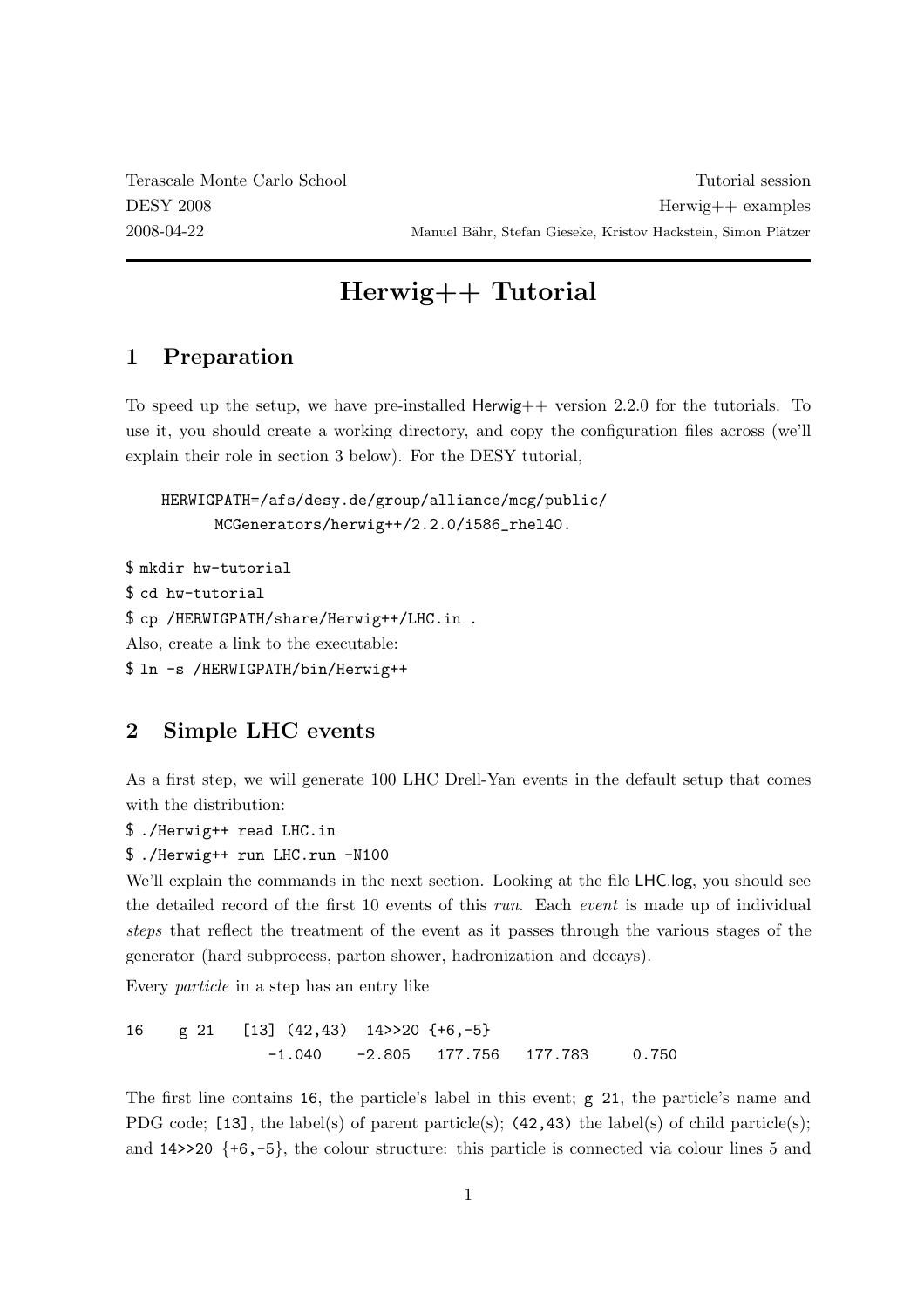6 to the particles with number 14 and 20. Sometimes you'll also see something like 7v or 2^; they signify that the current particle is a clone of particle 7 below / 2 above. The second line shows  $p_x$ ,  $p_y$ ,  $p_z$ ,  $E$  and  $\pm \sqrt{|E^2 - p^2|}$ .

Note that everybody has generated the exact same events (go and compare!), with exactly the same momenta. Adding 10 of these runs together will not be equivalent to running 1000 events! To make statistically independent runs, you need to specify a random seed, either with \$ ./Herwig++ run LHC.run -N100 -seed 123456 or, as we'll see now, in the LHC.in file.

## 3 Input files

Any The PEG-based generator like  $H$ erwig $++$  is controlled mainly through input files (.in files). They create a *Repository* of component objects (each one is a  $C++$  class of its own) and their parameter settings, assemble them into an event generator and run it. Herwig++ already comes with a pre-prepared default setup<sup>1</sup>. As a user, you will only need to write a file with a few lines (like LHC.in) for your own parameter modifications. The next few sections will go through this.

The first command we ran (./Herwig++ read LHC.in) takes the default repository provided with the installation<sup>2</sup>, and reads in the additional instructions from LHC.in to modify the repository accordingly. A complete setup for a generator run will now be saved to disk in a .run file, for use with a command like ./Herwig++ run LHC.run -N100. The run can also be started directly from the LHC.in file, which is especially useful for batch jobs or parameter scans.

Writing new .in files is the main way of interacting with Herwig++. Have a look at the other examples we have provided for LEP, Tevatron, or ILC (LEP.in, TVT.in and ILC.in) and see if you can understand the differences:

\$ cp -u /HERWIGPATH/share/Herwig++/???.in .

The two most useful repository commands are create, which registers a  $C_{++}$  object with the repository under a chosen name, and set, which is used to modify parameters of an object. Note that all this can be done without recompiling any code!

Take your time to play with the options in the example files. Here are some suggestions for things you can try:

1. Run 100 Tevatron events.

<sup>1</sup>in /HERWIGPATH/share/Herwig++/defaults

 $2^2$ The default repository can also be re-created by the user, by copying over the files from /HERWIGPATH/share/Herwig++/defaults, and running \$ ./Herwig++ init. This reads the file HerwigDefaults.in (which in turn includes most of the other .in files) to prepare a default LEPGenerator and LHCGenerator object. This default setup is now stored in HerwigDefaults.rpo. A regular user does not really need to run init at all, everything can be modified at the read stage.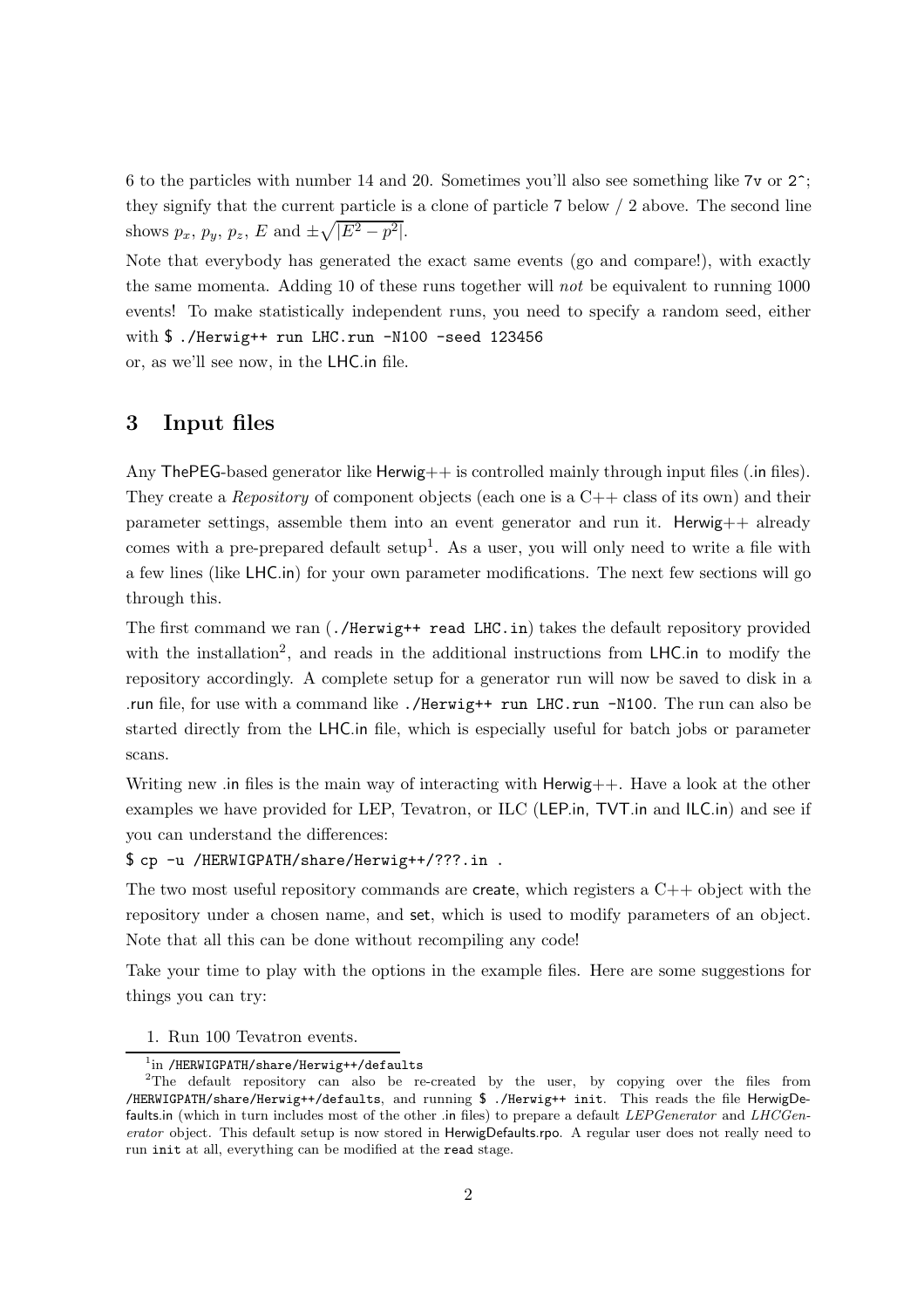- 2. Control a run directly from the .in file. Be careful with the number of events you generate, the default is  $10^7$ , and we don't have that much time today!
- 3. Compare the Drell-Yan cross sections for Tevatron and LHC. The cross sections are written to TVT.out and LHC.out, respectively.

## 4 Analysis handlers

There is an easier way to analyse the generated events than looking at the .log file. ThePEG provides the option to attach multiple analysis handlers to a generator object. Every analysis handler initializes itself before a run  $(e, q, t)$  book histograms), analyses each event in turn (fill histograms) and then runs some finalization code at the end of the run (output histograms). As part of the default setup, one analysis handler has always been running already. The

BasicConsistency handler does what its name promises: checking for charge and momentum conservation.

#### 4.1 Graphviz plot

Before we go on to a physics analysis, let's briefly look at a useful handler that allows us to visualize the internal structure of an event within Herwig $++$ . Enable the *GraphvizPlot* analysis for LHC (the line in LHC.in which mentions /Herwig/Analysis/Plot) and run one LHC event. Plot should have produced a file LHC-Plot-1.dot, which contains the description of a directed graph for the generated event. The graphviz package will plot the graph for us: \$ dot -Tpng LHC-Plot-1.dot > LHC-plot.png

Have a look with \$ display LHC-plot.png or any other image viewer<sup>3</sup>

- 1. Identify the Drell-Yan process. Has there been initial state radition?
- 2. Keep track of the incoming protons and proton remnants. Did only one  $2 \rightarrow 2$  scattering take place?

It is important to note that these plots only reflect the internal event structure in the generator. Most internal lines do not have a physical significance!

#### 4.2 HepMC output

For later analysis we will produce event files in the  $\text{HepMC}$  format. Herwig++ contains a special analysis handler which is capable of writing the generated events to a HepMC file, /Herwig/Analysis/HepMCFile. You can change the default output format by using the

 $3$ dot can output other image formats, too; choose them with the  $-T$  flag.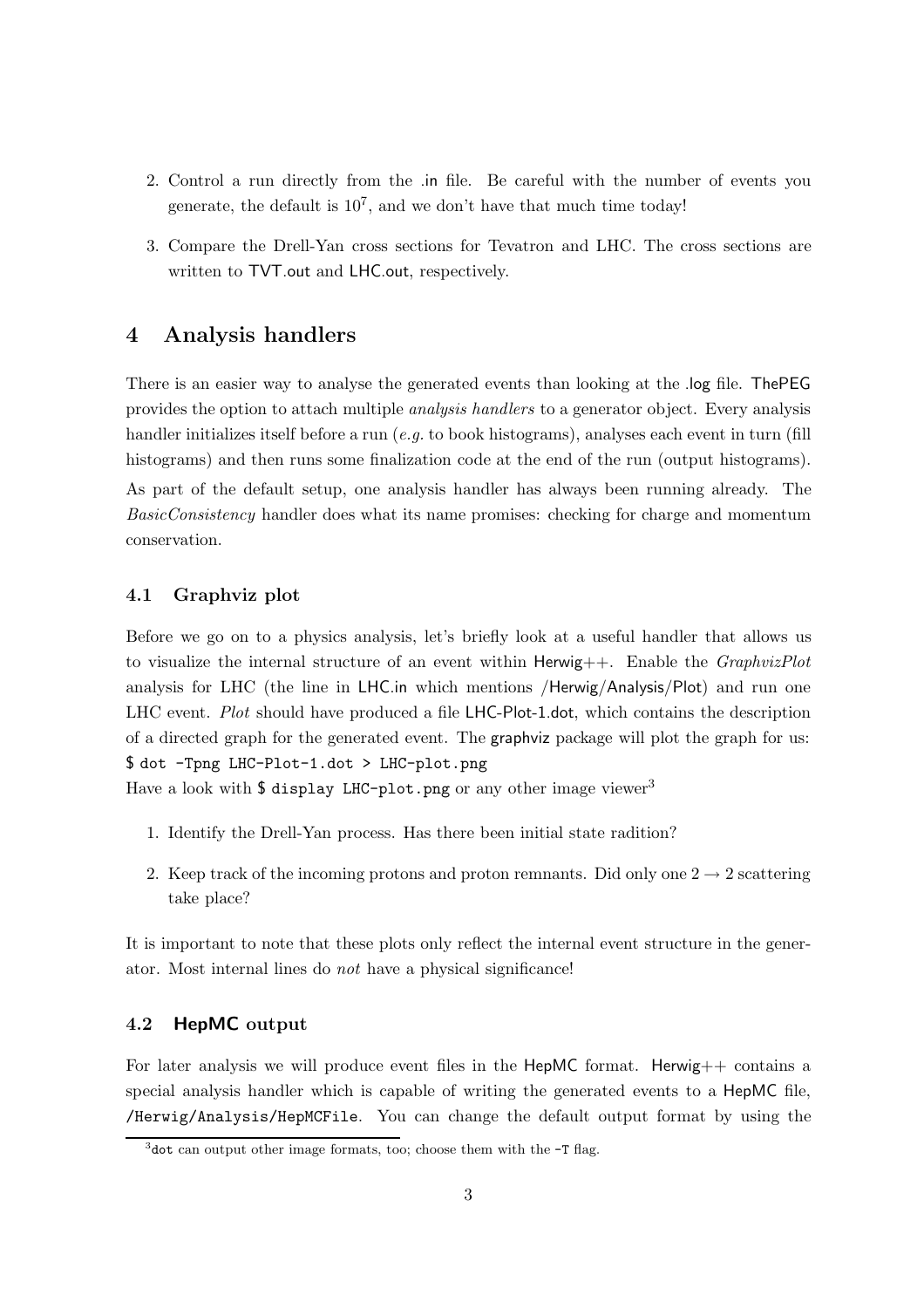Format interface of HepMCFile. Possible values are

GenEvent,AsciiParticles,Ascii,ExtendedAscii and Dump, which produces human readable output. A filename can be specified using the Filename interface. Have a look at LHC.in, in the analysis section we already provide an example of a HepMC analysis handler.

## 5 Changing default settings

Take a look at the default settings in /HERWIGPATH/share/Herwig++/defaults, we have commented them extensively. Ask the tutors to explain parameters. Can you identify which four lines in HerwigDefaults.in control the hard subprocess, the parton shower, the hadronization and the decays?

#### 5.1 Switching on or off simulation steps

So far, we did look at completely generated events including parton showers, hadronization, decays of hadrons and multiple parton interactions. The first three of these steps may be switched off by setting the corresponding step handler interfaces of an event handler to NULL. Multiple parton interactions are switched off by setting the MPI interface of the ShowerHandler to No.

Add repository commands to your local LHC.in switching on or off successive steps and look at the effects by generating few events. The default settings are provided in HerwigDefaults.in and Shower.in. Take care of the directories, in which the different objects reside.

#### 5.2 Changing the hard process

In the remainder of this tutorial, we will be interested in  $t\bar{t}$  production at the LHC. The default hard process for LHC is Drell-Yan vector boson production with leptonic decays.

Edit LHC.in to replace the matrix element for vector boson production by the one for topquark pair production for LHCGenerator's default SubProcessHandler. The relevant matrix element is contained in the default repository, /Herwig/MatrixElements/MEHeavyQuark. Generate few events as for the default settings.

Try to keep track of the top quarks in LHC.log. Can you identify, if there has been gluon radiation off the top quarks prior to decay?

### 5.3 Initial and final state radiation

Initial and final state QCD or QED radiation may be switched off seperately. Work out the relevant interface settings by looking at the comments and repository commands in Shower.in, for